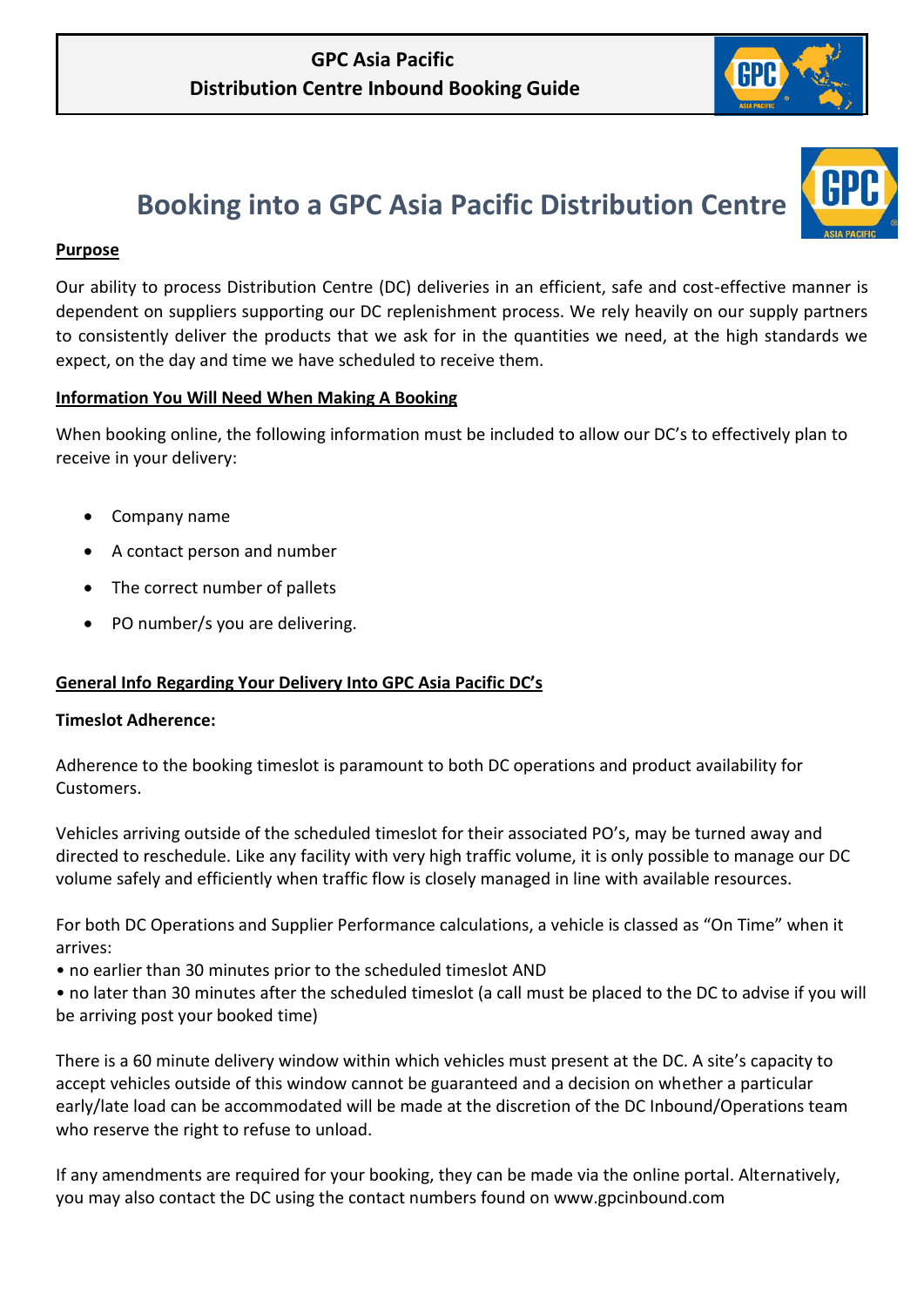

### **Please note: Vehicles will not be unloaded without a valid booking**

- A booking can only be used for a *single* vehicle delivery. If you are bringing in more than 1 vehicle you must notify the DC in one of two ways:
- 1. Please input the number of vehicles in the online booking form when booking your delivery
- 2. Please email the relevant DC in advance to advise how many vehicles will be arriving
	- Deliveries must reflect the correct number of pallets referenced in your booking unless otherwise agreed to prior with the DC.

#### **How to make a booking online**

1. Open your web browser and go t[o www.gpcinbound.com](http://www.gpcinbound.com/)



2. Select the DC in which you want to make a booking for by simply moving your mouse curser over the DC name and click.



3. Once selected it will direct you to the booking page. Please read the information provided on this page as it may impact your delivery.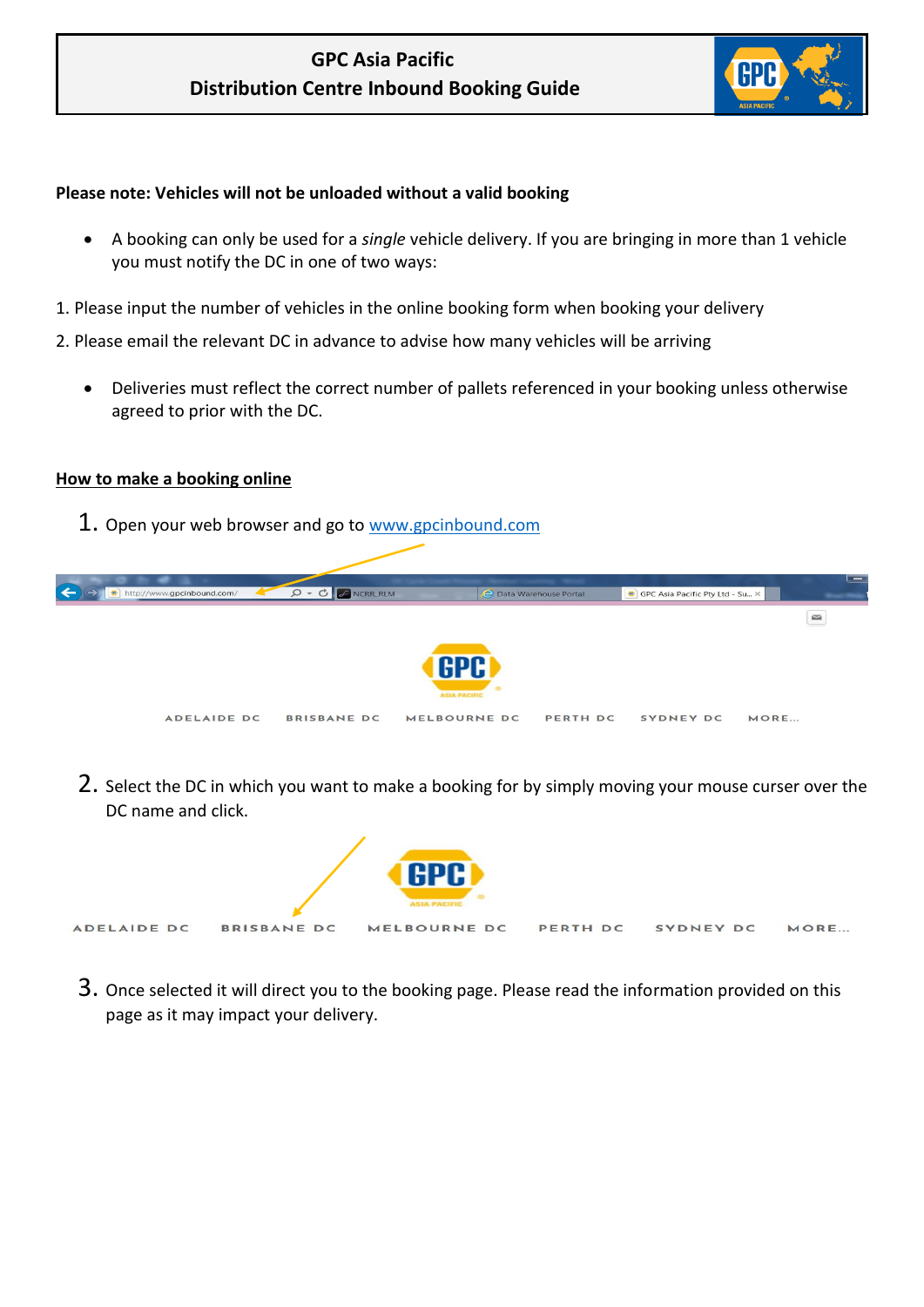

4. If you are a returning user, you can you can log in and continue making your booking. New Users can continue without a log in and will give you an option to register after

| irmation                  |        | $\boldsymbol{\times}$<br>Log in                                                                     |  |
|---------------------------|--------|-----------------------------------------------------------------------------------------------------|--|
|                           | Log in | Don't have an account yet? You'll have the option to register after you<br>schedule an appointment. |  |
| 1007, Australia           |        | E-mail                                                                                              |  |
| a Street (Gate A).        |        | Password                                                                                            |  |
| <b>JNLOADING FACILITY</b> |        | Log in<br>Forgot your password?<br>Or continue without logging in                                   |  |

- 5. You can now begin creating your booking
- a. Under The Heading "Picking An Appointment" there is a dropdown box where you can select the amount of Pallets or Cartons arriving

| <b>Pick an Appointment</b>                                                                                                                                                                   |  |  |
|----------------------------------------------------------------------------------------------------------------------------------------------------------------------------------------------|--|--|
| I would like to schedule                                                                                                                                                                     |  |  |
| Choose appointment type                                                                                                                                                                      |  |  |
| Delivery - 1 to 5 pallets (20 minutes)<br>Delivery - 6 to 10 pallets (30 minutes)<br>Delivery - 11 to 25 pallets (45 minutes)<br>Delivery - 25+ pallets (1 hour)<br>Carton Only (15 minutes) |  |  |

b. It will then bring up a calendar for you to select the desired date you wish to book for.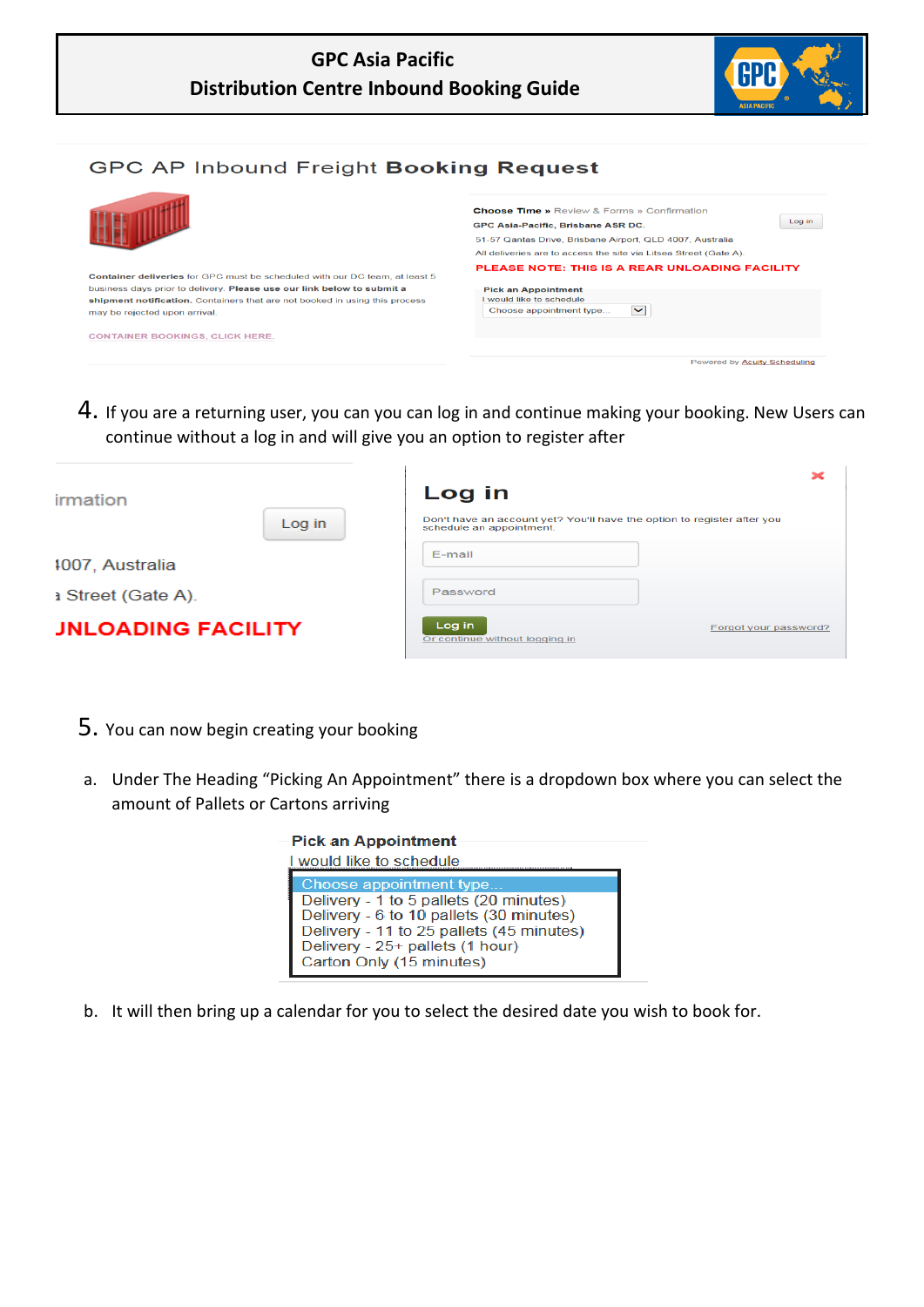

|   | <b>Pick an Appointment</b><br>would like to schedule |    |                   |                                    |    |    |       |  |
|---|------------------------------------------------------|----|-------------------|------------------------------------|----|----|-------|--|
|   |                                                      |    |                   | Delivery - 1 to 5 pallets (20 minu |    |    |       |  |
|   |                                                      |    |                   |                                    |    |    |       |  |
| ~ |                                                      |    | <b>March 2018</b> |                                    |    |    |       |  |
|   | s                                                    | м  | т                 | w                                  | Th | F  | s     |  |
|   |                                                      |    |                   |                                    | 1  | 2  | з     |  |
|   | 4                                                    |    | -6                | $\overline{7}$                     | 8  | -9 | 10    |  |
|   | $11^{-}$                                             |    |                   | 12  13  14  15  16                 |    |    | $-17$ |  |
|   | 18.                                                  |    |                   | 19 <b>20 21 22</b> 23              |    |    | 24    |  |
|   | 25.                                                  | 26 |                   | 27 28 29                           |    | 30 | 31    |  |
|   | (GMT+10:00) Eastern Time - Brisbane change           |    |                   |                                    |    |    |       |  |

c. Once you select a date, this will bring up the available times for your booking



d. After selecting your desired time, you are required to enter your details. After clicking continue, it will move you to the last page to finalise your booking. It will also give you a summary of your booking so far.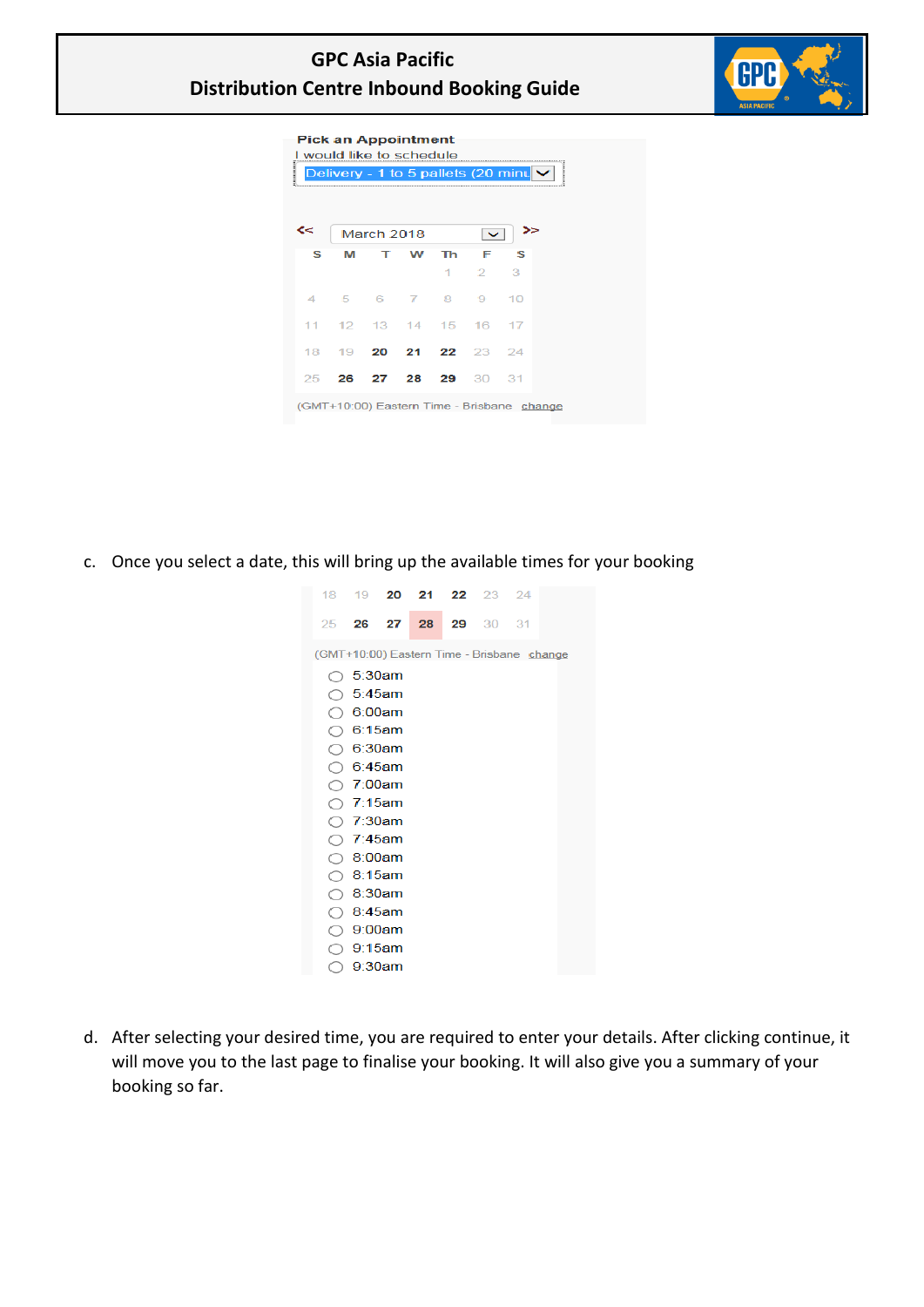

| <b>Harry</b>            |                       |
|-------------------------|-----------------------|
| Last Name *             |                       |
| <b>Singh</b>            |                       |
| $E$ -mail $*$           |                       |
| harry,singh@booking.com |                       |
| Phone                   |                       |
| 456794976               | $\boldsymbol{\times}$ |

Choose Time » Review & Forms » Confirmation

| Your appointment has not been finalized. Please<br>choose finish below |                                                    |  |
|------------------------------------------------------------------------|----------------------------------------------------|--|
|                                                                        | Name Harry Singh                                   |  |
|                                                                        | Email harry, singh@booking.com                     |  |
|                                                                        | Phone 456794976                                    |  |
|                                                                        | Appointment Delivery - 1 to 5 pallets (20 minutes) |  |
|                                                                        | With A) Pallet Delivery                            |  |
|                                                                        | When March 28, 2018 at 8:15am                      |  |
|                                                                        |                                                    |  |

If you need to make changes, please go back.

- e. Before you finalise your booking, you will be required to enter the following details
	- Vendor Name
	- Purchase Order Number related to the delivery
	- Carrier who is delivering the product
	- Amount of Pallets & Cartons
	- Any comments which relate to your delivery

|                      | To ensure your delivery can be accepted, this section must be completed. |
|----------------------|--------------------------------------------------------------------------|
| Vendor Name*         |                                                                          |
|                      |                                                                          |
| PO Number *          |                                                                          |
|                      |                                                                          |
|                      |                                                                          |
|                      |                                                                          |
|                      |                                                                          |
| Carrier <sup>*</sup> |                                                                          |
|                      |                                                                          |
| Pallets <sup>*</sup> |                                                                          |
| О                    |                                                                          |
| Cartons <sup>*</sup> |                                                                          |
| О                    |                                                                          |
| <b>Comments</b>      |                                                                          |
|                      |                                                                          |
|                      |                                                                          |
|                      |                                                                          |
|                      |                                                                          |

Click finish to confirm your appointment.

Finish  $\ast$